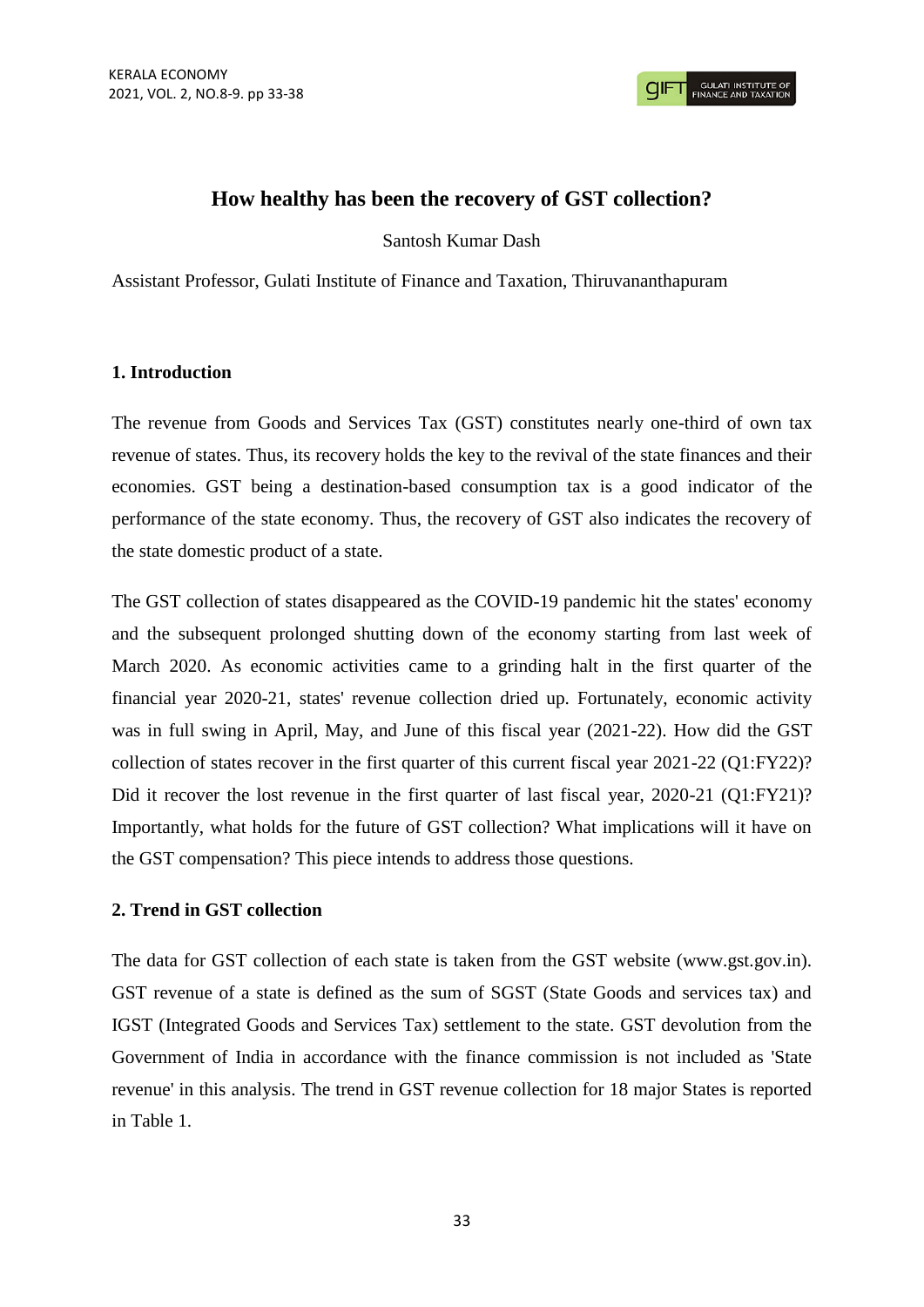|                      | <b>GST</b> (Rs Crore) |         |         |         |        | Growth Rate $(\% )$ |         |         |
|----------------------|-----------------------|---------|---------|---------|--------|---------------------|---------|---------|
| <b>State</b>         | (1)                   | (2)     | (3)     | (4)     | (5)    | (6)                 | (7)     | (8)     |
|                      | 2018-19               | 2019-20 | 2020-21 | 2021-22 | Diff*  | 2019-20             | 2020-21 | 2021-22 |
| Andhra Pradesh       | 4401                  | 5094    | 2496    | 5023    | $-72$  | 15.8                | $-51.0$ | 101.2   |
| <b>Bihar</b>         | 3061                  | 3914    | 2022    | 4038    | 124    | 27.9                | $-48.4$ | 99.7    |
| Chhattisgarh         | 1607                  | 1868    | 1261    | 1727    | $-141$ | 16.2                | $-32.5$ | 37.0    |
| Goa                  | 514                   | 562     | 274     | 541     | $-21$  | 9.4                 | $-51.2$ | 97.0    |
| Gujarat              | 8027                  | 8433    | 4440    | 9791    | 1358   | 5.0                 | $-47.4$ | 120.5   |
| Haryana              | 4204                  | 4033    | 2528    | 5301    | 1268   | $-4.1$              | $-37.3$ | 109.7   |
| Jharkhand            | 1637                  | 1998    | 1036    | 1973    | $-25$  | 22.0                | $-48.1$ | 90.4    |
| Karnataka            | 9019                  | 9943    | 6045    | 10452   | 509    | 10.2                | $-39.2$ | 72.9    |
| Kerala               | 4513                  | 5013    | 2160    | 4450    | $-563$ | 11.1                | $-56.9$ | 106.0   |
| Madhya Pradesh       | 3969                  | 4709    | 2225    | 4464    | $-245$ | 18.7                | $-52.8$ | 100.7   |
| Maharashtra          | 19015                 | 19417   | 10732   | 20481   | 1064   | 2.1                 | $-44.7$ | 90.8    |
| Odisha               | 2555                  | 3192    | 2171    | 3754    | 562    | 25.0                | $-32.0$ | 73.0    |
| Punjab               | 2707                  | 3036    | 1540    | 3442    | 406    | 12.2                | $-49.3$ | 123.5   |
| Rajasthan            | 4753                  | 5350    | 2669    | 5426    | 76     | 12.6                | $-50.1$ | 103.3   |
| Tamil Nadu           | 8894                  | 9852    | 5025    | 10086   | 234    | 10.8                | $-49.0$ | 100.7   |
| Telangana            | 5056                  | 5582    | 3003    | 6133    | 551    | 10.4                | $-46.2$ | 104.2   |
| <b>Uttar Pradesh</b> | 10391                 | 11953   | 5625    | 11813   | $-140$ | 15.0                | $-52.9$ | 110.0   |
| West Bengal          | 5925                  | 6465    | 3162    | 6999    | 534    | 9.1                 | $-51.1$ | 121.4   |
| Average              |                       |         |         |         |        | 12.7                | $-46.7$ | 97.9    |

**Table 1:** First quarter (Q1) GST revenue and its growth – Various years

Source: Computed using data from GST Portal

Note: \* Diff = GST in 2021-21Q1 – GST in 2019-20Q1

In particular, Columns 1-4 report GST collection in the first quarter for the years 2018-19, 2019-20, 2020-21, and 2021-22. A glance at the table (Column 3) indicates that the collection plummeted in the first quarter of 2020-21 for all states, almost by half. States that were badly hit in terms of GST collection are Kerala, Uttar Pradesh, and Madhya Pradesh among others. Kerala deserves special mention as its collection tanked from Rs 5013 crore in Q1:FY20 to Rs 2160 crore in Q1:FY21, approximately by 57%.

Gradual weakening of the novel coronavirus, rollout of the vaccine, and opening up of the economy led to the resumption of the economic activities in full swing. This is reflected in the GST collection in Q1:FY22. Column (4) in Table 1 indicates that for some states, the collection is back to the 2019-20 level, for some states it has exceeded, and for the rest of the states, the collection still lags behind the first quarter collection in 2019-20. This perhaps suggests that the GST collection has bounced back in Q1:FY22 for all states. However, this is only half the story since absolute numbers do not tell the whole story.

A more relevant indicator to assess the state of recovery in GST collection is the growth rate. That is to say, comparing the growth of GST in Q1:FY22 with Q1:FY21 will give an accurate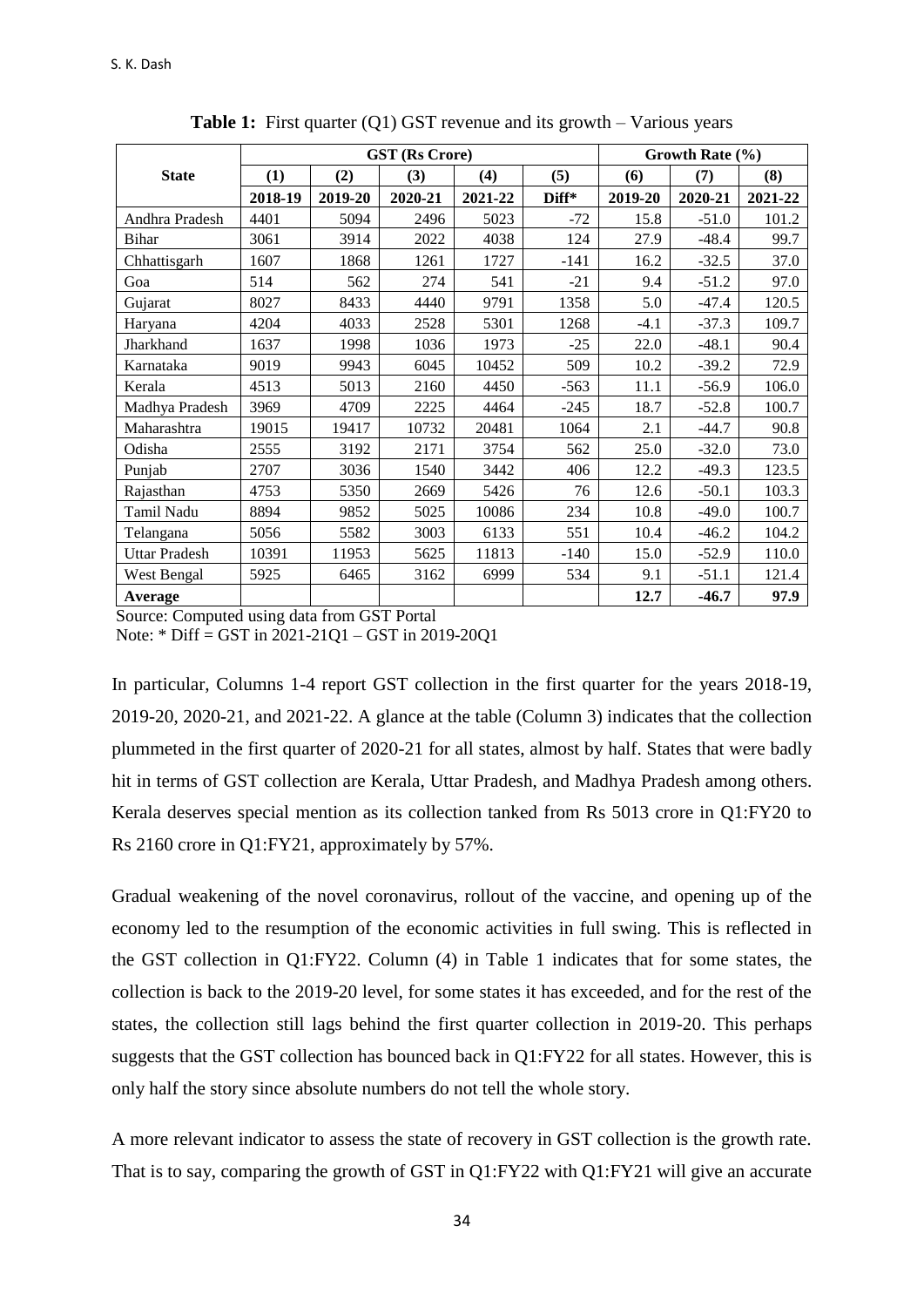picture of how quickly the states have regained the lost revenue. The relevant columns in Table 1 are Columns 6-8. Figures in Column (6) represent the growth rate of GST collection in Q1:FY20 over Q1:FY19. Although COVID-19 along with complete lockdown of the economy struck the states in the last week of March 2020, yet it can be said that FY20 (2019- 20) more or less represents a normal year. The average growth of states in Q1:FY20 was 12.7%, implying that GST collection of states on average increased 12.7% in the first quarter of FY20 compared to the corresponding period in the last fiscal (2018-19). While it looks impressive, this growth rate, however, was still less than the protected revenue growth of 14%, warranting compensation to the states.

As COVID-19 knocked the state economies back on their heels, revenue from GST plummeted. Column (7) attests to this observation. Fig 1 plots the first-quarter growth rate in the last three years. The orange bars in Fig 1 show the gravity of revenue fall, averaging around 47%. Stated otherwise, GST collection in Q1:FY21 declined 47% compared to Q1:FY21. One implication of this sharp decline was that as revenue shortfall shot up, states demanded higher compensation from the Centre.



Source: Author's own compilation

In the April - June quarter of this current financial year, the GST collection of states grew at an exorbitant pace. The states on average grew by a whopping 98% compared to the corresponding period in the last fiscal year. States that have done remarkably well in Q1:FY22 in terms of GST growth are Gujarat, West Bengal, and Punjab (each more than 110%), while states that have performed poorly are Chhattisgarh, Karnataka, and Odisha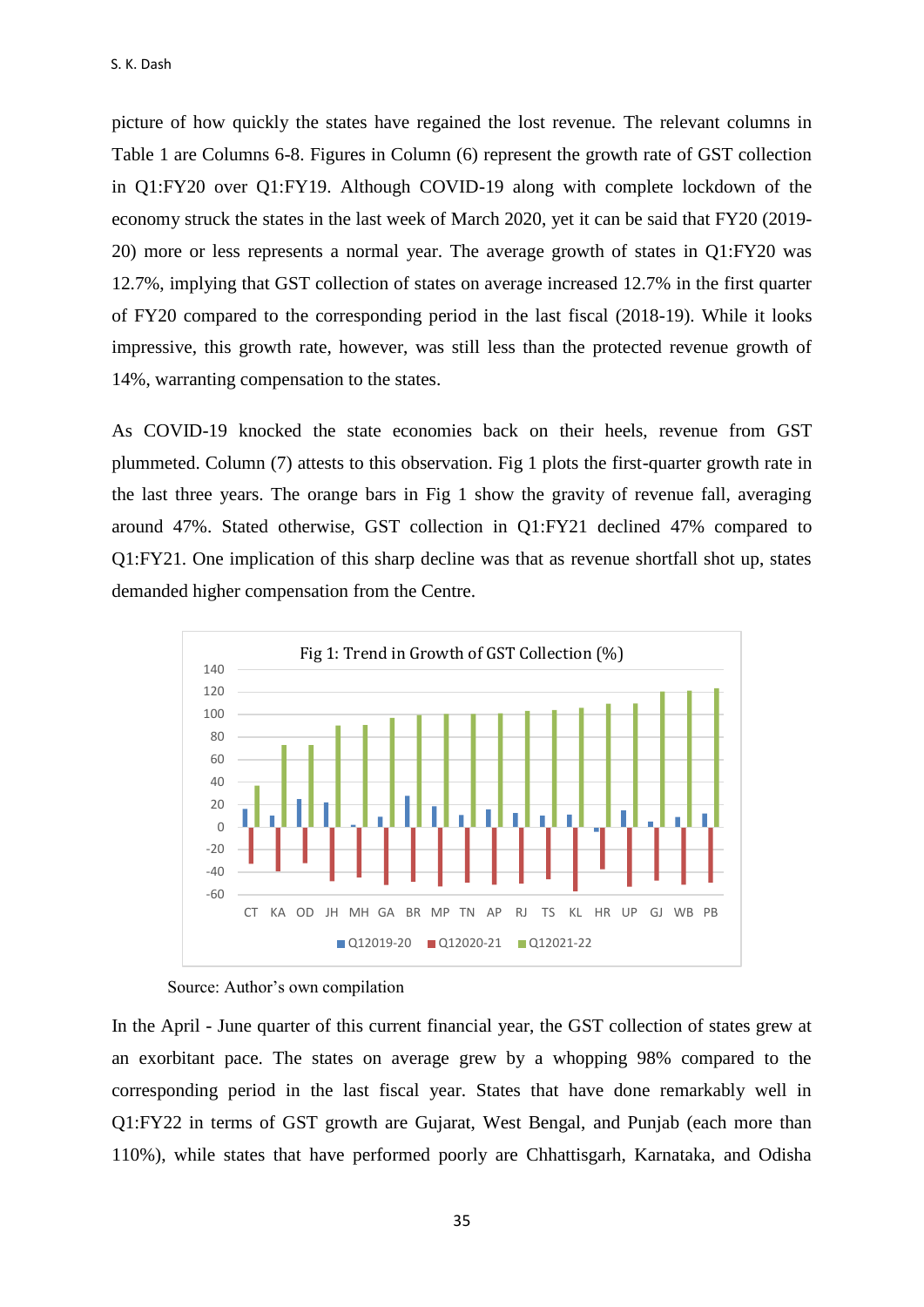$\overline{a}$ 

(each less than 75%). Kerala's which suffered the maximum loss of revenue (56.9%) in Q1:FY21 has recorded a very impressive growth of 106%. Despite this stupendous growth, Kerala's GST collection in Q1:FY21 has not yet fully back to the Q1:FY20 level (Compare Column 4 with 2).

This observed sky-high growth rate in GST collection might give an impression that states have bounced back in the GST collection and that everything is going well. This conclusion can be misleading since the growth indicator fails to reflect the nature of recovery accurately when the comparison base is low or the comparison period witnessed a precipitous decline. The observed high growth rate in Q1:FY22 is due to the so-called "base effect".

What explains this ridiculous growth number of states? While the "base effect" is at play, yet measures like detecting the incidence of fake input tax credit  ${(ITC)}<sup>1</sup>$ , employing the latest IT tools and digital evidence, collecting information from other government departments to catch the fraudsters, reducing GST evasion involving misclassification, undervaluation and clandestine supplies of goods and services, and finally, nationwide drive to improve compliance has contributed to higher revenue collection.

Despite this stupendous growth, the revenue collection of some states is still below the first quarter of FY20, which is more or less a normal year. Column (5) of Table 1 captures this information which presents the difference in revenue collection in Q1:FY22 vis-à-vis Q1:FY19. In other words, it indicates to what extent the states are lagging/leading in GST collection in Q1:FY22 compared to Q1:FY19. While seven states still lag, eleven states have overshot the collection in Q1:FY19. It implies that one year of lost growth in GST collection for those seven states. Among the lagging states, Kerala is the only major state with a whopping revenue shortfall of Rs 563 crore. States that have comfortably surpassed Q1:FY20 collection by a margin of Rs 500 crore or more in Q1:FY22 are Gujarat, Haryana, Maharashtra, Odisha, Telangana, West Bengal, Karnataka, and Punjab.

The 98% growth (average of all states) may be exaggerated, but it's still a promising figure by all accounts, indicating a stronger recovery. Note that this astronomical growth has come despite the second wave of COVID-19 which was much more severe in India and the resultant partial lockdowns across states in India. This didn't exactly knock the economy back

<sup>1</sup> "GST officers detect Rs 4,000 crore of ITC fraud in April-June", published on August 10, 2021, accessed on September 13, 2021. https://economictimes.indiatimes.com/news/economy/finance/gst-officers-detect-rs-4000 cr-of-itc-fraud-in-apr-jun/articleshow/85177384.cms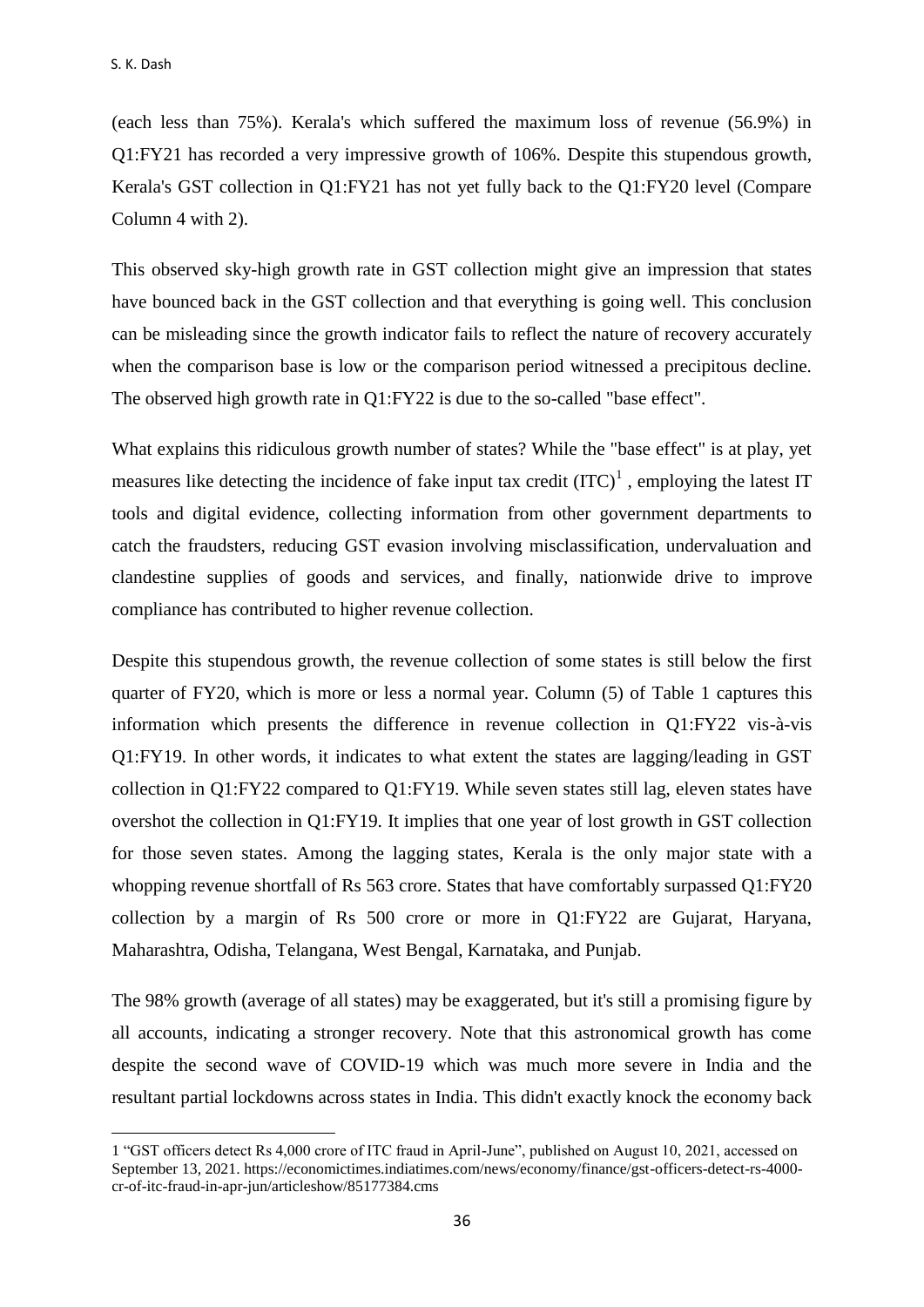on its heels, but it slowed it down. While the collection dipped roughly around 50% in May 2021 over April 2021, growth in June 2021 roared back for most of the states. Hence, the first-quarter growth is by no means a small feat.

Although growth in the collection has bounced back for most of the states, yet the fact that one year of negative growth in GST collection has had a severe consequence on GST compensation. The State, as per the Goods and Services (Compensation to States) Act, 2017, will get compensation for the loss on account of the introduction of GST for five years from the date of implementation i.e., July 2017 to July 2022. States before the COVID-19 pandemic used to have revenue shortfall (the gap between the protected revenue and actual GST collection) which aggravated after the pandemic. As a result, compensation requirements increased sharply due to lower GST collection and lower collection of GST compensation cess. It will have repercussions in that states might ask for a continuation of the compensation beyond July 2022 (the terminal year of compensation). On the other hand, The Center has been also falling short of collection, and more importantly, revenue collections from the GST compensation cess are falling drastically short of demand for the compensation amount. This is expected to dominate in the forthcoming GST Council meetings.

The other repercussion of reduced GST collection will be felt on the developmental expenditure of the states. As the state's fiscal resources dry up, the impact is felt instantly in the capital expenditure of the states followed by other developmental expenditures. This in turn will have reverberations in the developmental outcomes such as health and education indicators.

## **3. Conclusion**

While the growth numbers look robust especially in the first quarter of FY22, sustaining it depends upon the pace of double-dose vaccination and the likelihood of the third wave of COVID-19. The Delta variant of the novel coronavirus also poses a downside risk to the revenue collection. While the latest data on GST collection shows growth momentum, and the pick-up of the economic activity as reflected in 21% GDP growth in the first quarter of this financial year, yet the fact that COVID-19's course now seems less certain than ever poses a risk to sustaining this momentum.

Kerala's performance in the GST collection over the years has not been impressive, always falling short of the protected revenue. GST being a destination-based consumption tax, there